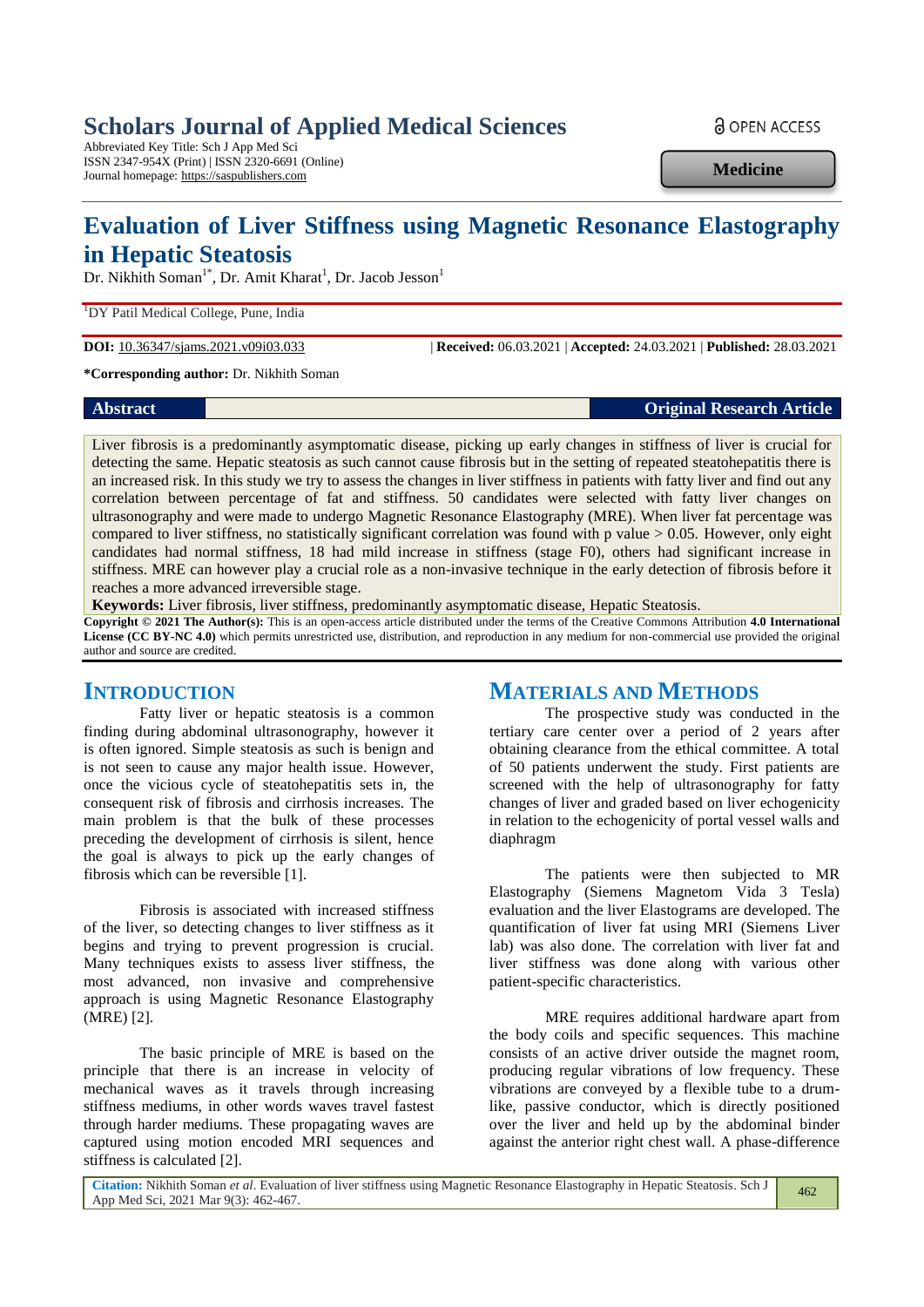gradient-echo sequence captures the propagating shear waves [3].

The patient is introduced in a supine position. The passive driver is mounted in the midclavicular line above the lower right chest wall at the level of xiphisternum,in direct contact with the body wall; the passive driver is secured with an elastic band. The passive driver is connected through a plastic tube to the active driver outside the scanning room [15].

2D gradient-echo sequences with cyclic motion-encoding gradients (MEG) were used for MR Elastography.at quantification was done using - T1 VIBE-eDIXON, T1 VIBE-qDIXON and HISTO sequences.

# **DATA COLLECTION METHOD AND STATISTICAL ANALYSIS**

Data has been collected from the subjects on a pretested proforma. Continuous variables like liver stiffness, liver fat fraction were expressed as mean (standard deviation). The distribution of categorical variables like age and gender, were summarized as

Nikhith Soman *et al*; Sch J App Med Sci, Mar, 2021; 9(3): 462-467 proportions. The association of liver stiffness and fat fraction, were assessed using a correlation coefficient. A p value of less than 0.05 was considered as statistically significant.

## **RESULTS**

Out of the 50 patients selected for the study based on the qualitative assessment on ultrasonography, 20 had grade 1 fatty liver, 18 had grade 2 fatty liver and 12 had grade 3 fatty liver.

The ultrasound grading grading was mostly comparable to that of quantitative fat assessment done on MRI. The mean fat percentage compared to their ultrasound grades was corresponding with statistical significance.

When liver fat percentage was compared to liver stiffness, no statistically significant correlation was found with  $p$  value  $> 0.05$ . No linear correlation could be established. However, only eight candidates had normal stiffness, 18 had mild increase in stiffness (stage F0), other had significant increase in stiffness but was not in correlation with liver fat percentage.

**Table-1: USG fatty liver gradings and their corresponding MRI fat fractions**

|             | ${<}7\%$ | 7 to 22 % | $22$ to 33% | $> 33\%$ |
|-------------|----------|-----------|-------------|----------|
| USG Grade 1 |          |           |             |          |
| USG Grade 2 |          |           |             |          |
| USG Grade 3 |          |           |             |          |

#### **Table-2: Means of fat fractions in USG fatty liver grades**

| <b>USG</b> grade                                                | Mean of fat percentage on MRI | <b>SD</b> |  |  |
|-----------------------------------------------------------------|-------------------------------|-----------|--|--|
|                                                                 | 9.31                          | 4.7673    |  |  |
|                                                                 | 19.2667                       | 5.444     |  |  |
| Ш                                                               | 30.3333                       | 6.0503    |  |  |
| The <i>p</i> -value is $\lt$ .00001. The result is significant. |                               |           |  |  |

#### **Table-3: Correlation of fat fraction with liver stiffness**

|                                | <b>Normal</b> | F0 | F1 | F2 | F3 | F4 |  |  |  |
|--------------------------------|---------------|----|----|----|----|----|--|--|--|
| Normal                         |               |    |    | 2  |    |    |  |  |  |
| <b>MRI</b> Grade 1             |               | 16 |    |    |    |    |  |  |  |
| MRI Grade 2                    |               |    |    |    |    |    |  |  |  |
| MRI Grade 3                    |               |    |    |    |    |    |  |  |  |
| $P = 0.5288$ , Not significant |               |    |    |    |    |    |  |  |  |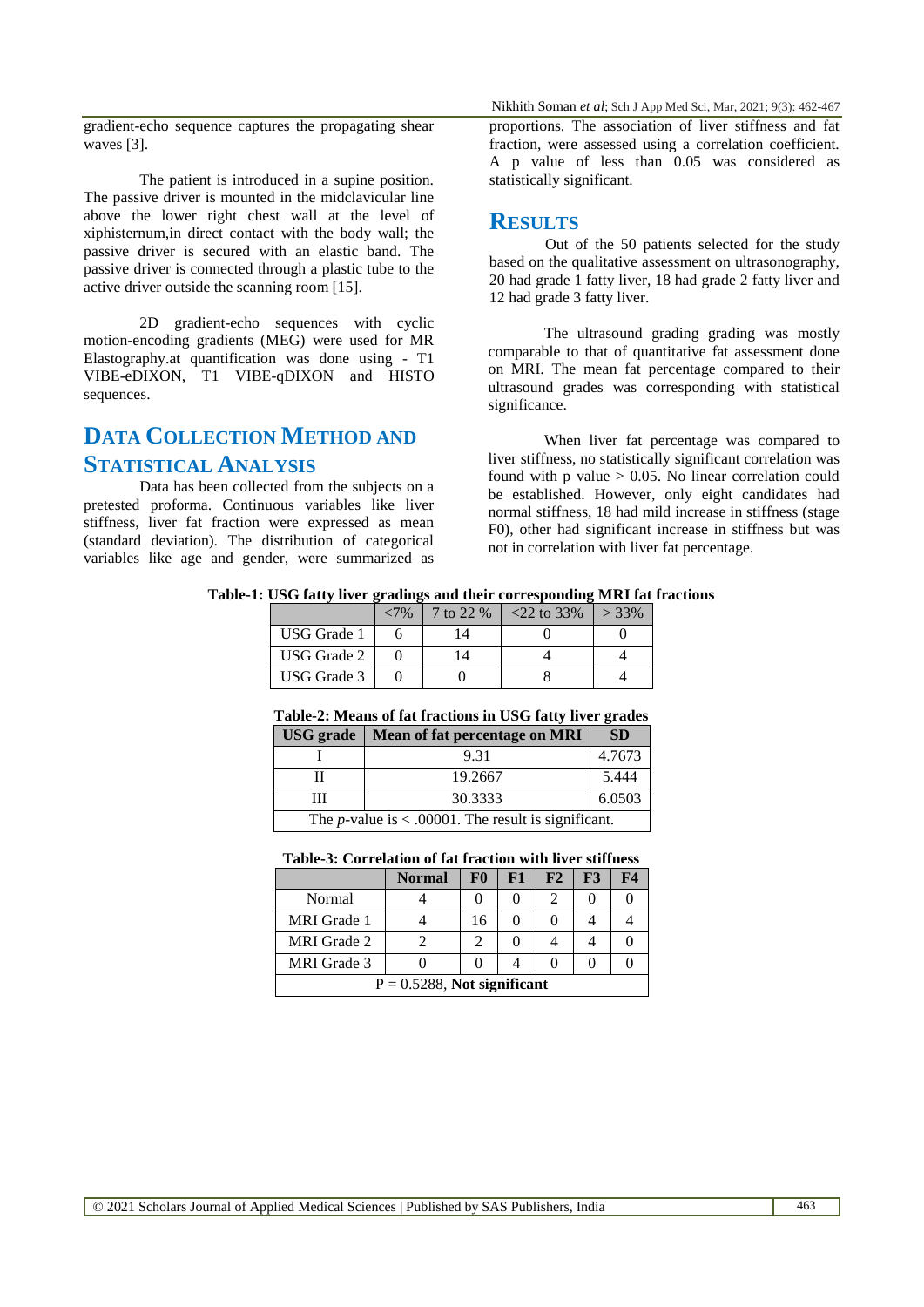

**Image no 1: Scatter diagram showing no linear correlation with fat fraction and liver stiffness**

# **DISCUSSION**

Quantitative evaluation of the liver using MRI, like MRE and chemical shift imaging is becoming a highly useful method to noninvasively assess tissue characteristics, hence, providing a holistic approach to liver health. However, interrelationships between different tissue characteristics are not well understood, for the correct analysis of the quantitative MRI findings we require better understanding of these relationships [3]. The main focus of the study was to assess the role of MRE of liver in evaluating changes in liver stiffness with varying degrees of hepatic steatosis. Fatty liver or hepatic steatosis is a wide spread and mostly, asymptomatic condition often ignored in clinical practice. However, it is sometimes the only indicator before the onset of fibrosis. All patients with steatosis

**Liver Stiffness**

don't always end up with fibrosis or cirrhosis. It depends on various other patient specific and environmental factors [3]. Hence in this research, we investigated the ties in a small cohort of patients with fatty liver changes on ultrasonographic studies, the relation between tissue characteristics derived from MRI like that of liver fat and liver stiffness.

Since we selected patients with fatty changes on USG (based on liver echogenicity), we tried comparing the consistency of ultrasound findings with the fat fraction observed on MRI, later is a more quantitative estimate using the principle of chemical shift imaging. We will try to discuss the various findings under the following headings of liver fat and liver stiffness, describing significant relationships.



**Image no. 2: These are magnitude (a), phase (b), wave (c) and elastogram (d) images obtained using the 3T Siemens vida platform showing normal liver with mean stiffness measurement of 1.2 kpa**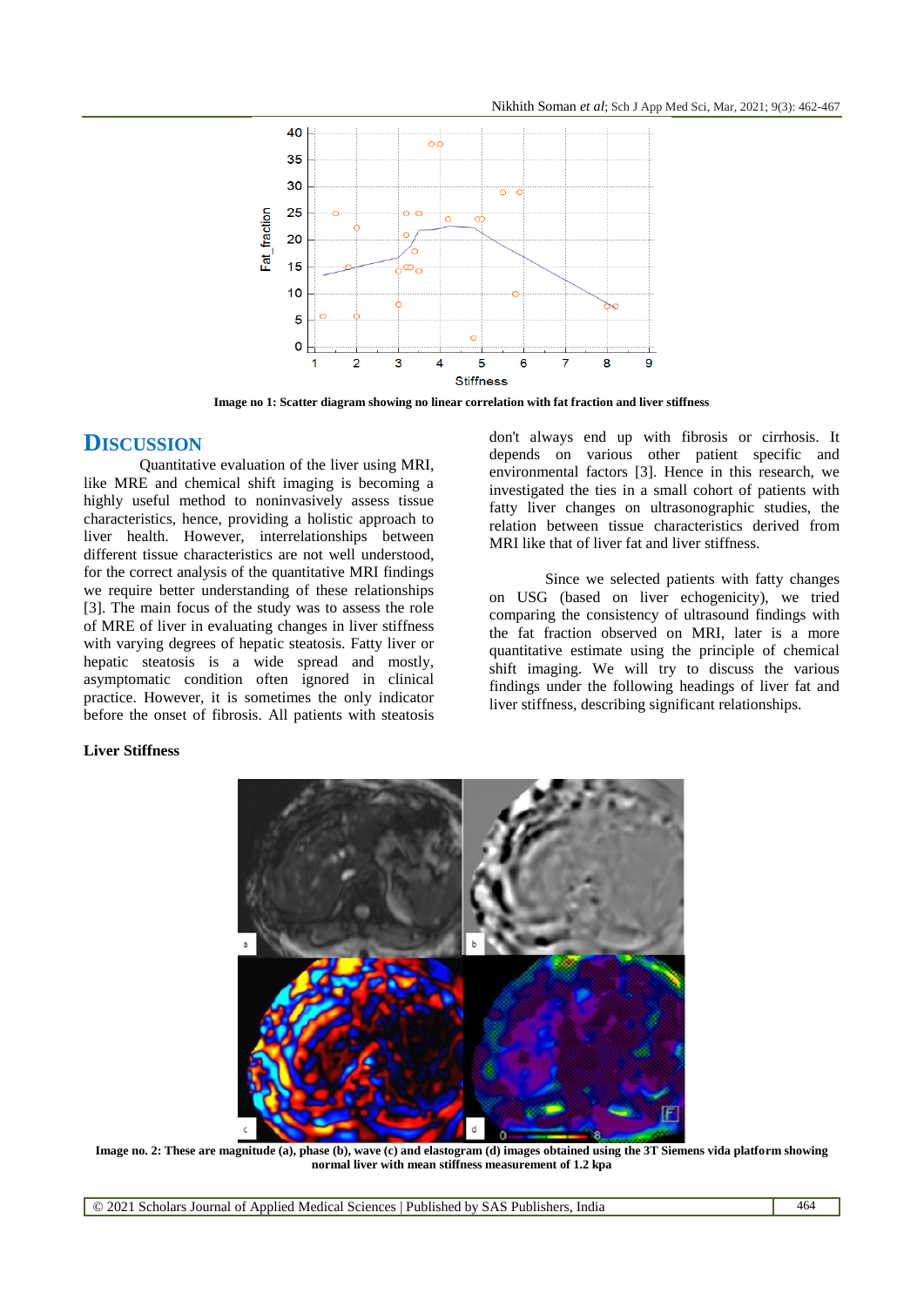The liver stiffness was calculated from the Elastograms after taking the average of the ROIs and then graded in relation to the METAVIR classification for fibrosis, we followed the Yin at el study to grade our patients [3].

In our study no correlation could be demonstrated between liver fat and liver stiffness, there were many cases where there was a very high level of fat percentage, while the stiffness was towards the normal end, vice versa there were also cases with increased stiffness of liver without any significant fat deposit. The latter agrees with the theory of fat replacement with fibrous tissue in the late stages of fibrosis. However, the relationship between fat and stiffness in liver tissue has been controversial with many earlier studies establishing a linear relationship and newer studies with MRI techniques stating no direct relationship, like that of our study [4-6].

A study by Yin *et al*., to detect fibrosis in the liver using magnetic resonance Elastography also agreed with ours, in which they also assessed any relation between liver fat and stiffness. They concluded that liver fibrosis was independent of liver fat [3].

**Liver Fat**

#### Nikhith Soman *et al*; Sch J App Med Sci, Mar, 2021; 9(3): 462-467

Chen *et al*., also did similar study in nonalcoholic hepatosteatosis using MRE, they also concluded the same, observing that no significant increase in stiffness was noted in simple steatosis. They also found that in advanced cases of fibrosis the fat percentage was very low [4].

An interesting study done recently showed that, in obese patients when liver stiffness was compared before and after weight loss, there was considerable decrease in stiffness. However this study did not assess the exact fat percentage of the liver for comparison, rather under the assumption that fat fraction would have reduced in weight loss. This could also be attributed to the decrease in inflammatory processes in the liver; many studies have shown significant increase in liver stiffness in cases of steatohepatitis [7].

Earlier studies using other modalities of Elastography, based on ultrasound techniques showed contradicting results, where the stiffness increased with increasing degree of steatosis, this is likely due overestimation of stiffness [8, 9].



**Image no.3: The image shows fat quantification done on a 3 Tesla MRI with automatic segmentation of the whole liver and quantifying the fat percentage in the liver along with its ultrasound image. In this patient the liver was analysed and showed a total of 10.2 % fat**

Liver fat was first qualitatively assessed on USG and was compared with the fat fraction estimated on MRI. Out of the 50, all had fatty changes on USG with majority having grade I changes (20 patients).

The fat in the liver was quantified on MRI and represented as fat fractions, a large portion of the patients showed grade 1 fatty changes (28 patients), there were even few which showed normal fat fraction in the liver (6 patients). The mean fat fraction in each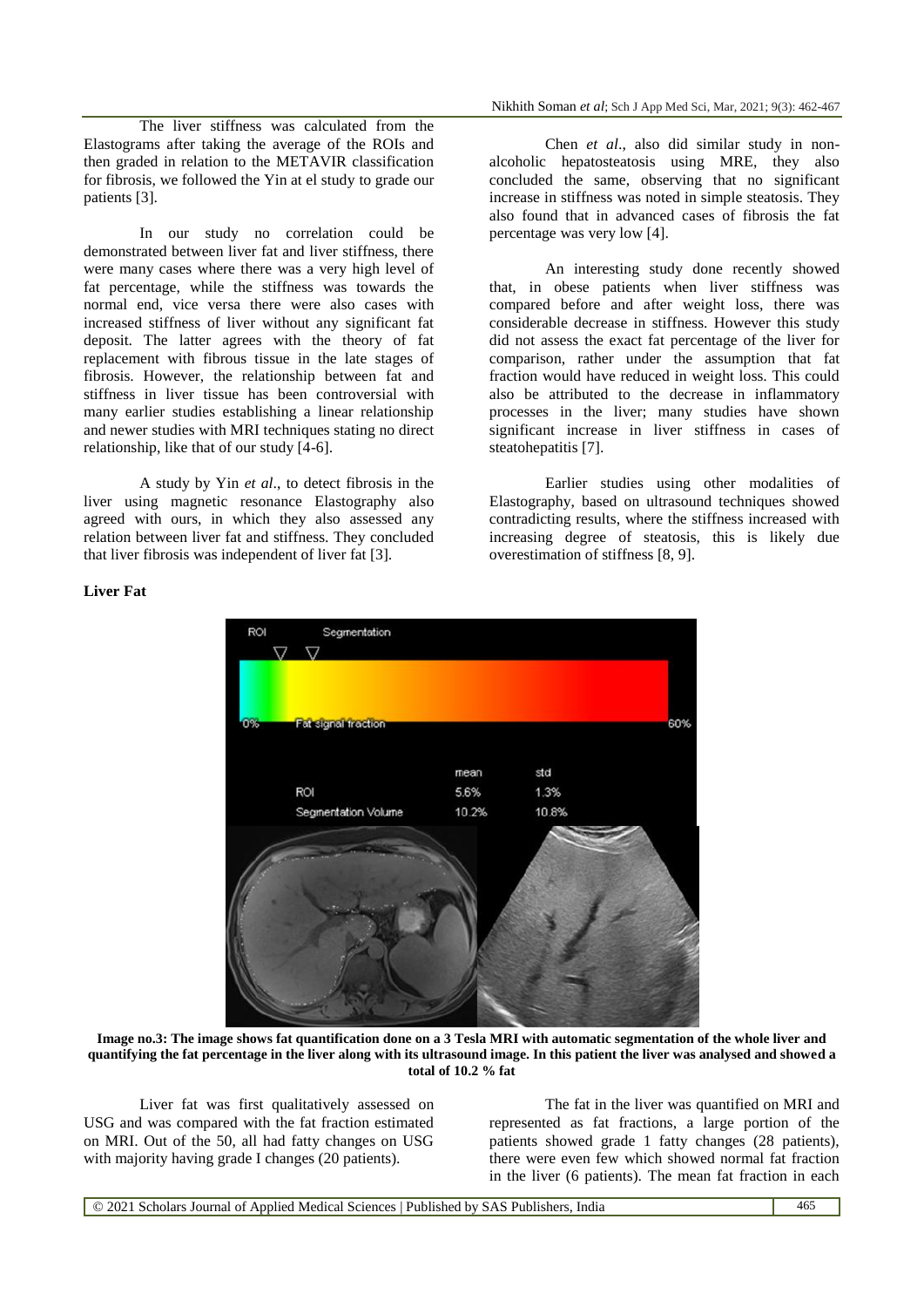patient showed proportional increase according to the grading on USG. There was also a positive correlation with the USG grading and the MRI fat fraction noted in the correlation tests. There were some degrees of over diagnosis on USG with many cases showing normal fat fraction on MRI. There were also some differences noted in the USG and MRI liver fat classification systems, the patients' grades on USG mostly had fat percentage belonging to a lower grade on MRI based Nikhith Soman *et al*; Sch J App Med Sci, Mar, 2021; 9(3): 462-467

grading. These differences were expected as the USG based grading is operator dependent and varied according to the machines and its settings.

M. L. Kromrey *et al*., study also agrees with our study showing high comparability of USG and MRI liver fat assessment, they also showed that the sensitivity increased with increasing quantity of fat [10].



**Image no. 4: Suggested patient workflow for indicating Magnetic Resonance Elastography**

## **LIMITATIONS**

This study had few limitations. First, the sample size is small, thus limits the generalization of the results to the population in large. Second, biopsy correlation was not available, the grades of fibrosis were judged based on cutoffs of other studies with histopathological correlation. Third, other clinical and laboratory parameters were not compared with the liver stiffness and fat fractions, other factors like ethnicity, race were not correlated. Fourth, the duration of risk factors and onset of liver fibrosis was not evaluated. Many of the variables could have had an impact on the disease based on the duration.

## **CONCLUSION**

In this study we mainly tried to analyze any relationship between liver fat and liver stiffness. The patients were selected on the basis of fatty changes on ultrasonography and later fat was also quantified using MRI based techniques. This data was then directly correlated with the liver stiffness in kilopascals using MRE. The statistical analysis showed no linear relationship between the same. It was also observed that many times when patients with very high percentages of fat showed relatively lower levels of stiffness. Thus, simple steatosis alone cannot lead to fibrotic changes in the liver; it needs to stimulate a state of chronic inflammation entering the stage of steatohepatitis. This step is often dependent on various patient specific environmental and genetic factors [11-13].

Magnetic resonance Elastography is a relatively new technique that assesses the mechanical properties of tissues in a non-invasive manner. It is most effectively used in evaluation of liver stiffness. It

can play a crucial role in the early detection of fibrosis before it reaches a more advanced irreversible stage. It becomes more important in case of chronic liver disease as its course is largely asymptomatic until it reaches liver failure or cirrhosis. Thus, incorporating this into normal routine can prove very useful. One of the only easily appreciated predictors of liver health is fatty changes on ultrasonography, which is sometimes the only finding noted before the stage of cirrhosis [14, 15].

### **REFERENCES**

- 1. Asrani SK, Devarbhavi H, Eaton J, Kamath PS. Burden of liver diseases in the world. Journal of hepatology. 2019 Jan 1;70(1):151-71.
- 2. Mariappan YK, Glaser KJ, Ehman RL. Magnetic resonance elastography: a review. Clinical anatomy. 2010 Jul;23(5):497-511.
- 3. Yin M, Talwalkar JA, Glaser KJ, Manduca A, Grimm RC, Rossman PJ, Fidler JL, Ehman RL. Assessment of hepatic fibrosis with magnetic resonance elastography. Clinical Gastroenterology and Hepatology. 2007 Oct 1;5(10):1207-13.
- 4. Jun Chen, Jayant A. Talwalkar, Meng Yin, Kevin J. Glaser, Schuyler O. Sanderson, Richard L. EhmanEarly Detection of Nonalcoholic Steatohepatitis in Patients with Nonalcoholic Fatty Liver Disease by Using MR Elastography
- 5. Loomba R, Wolfson T, Ang B, Hooker J, Behling C, Peterson M, Valasek M, Lin G, Brenner D, Gamst A, Ehman R. Magnetic resonance elastography predicts advanced fibrosis in patients with nonalcoholic fatty liver disease: a prospective study. Hepatology. 2014 Dec;60(6):1920-8.
- 6. Joshi M, Dillman JR, Singh K, Serai SD, Towbin AJ, Xanthakos S, Zhang B, Su W, Trout AT. Quantitative MRI of fatty liver disease in a large

© 2021 Scholars Journal of Applied Medical Sciences | Published by SAS Publishers, India 466